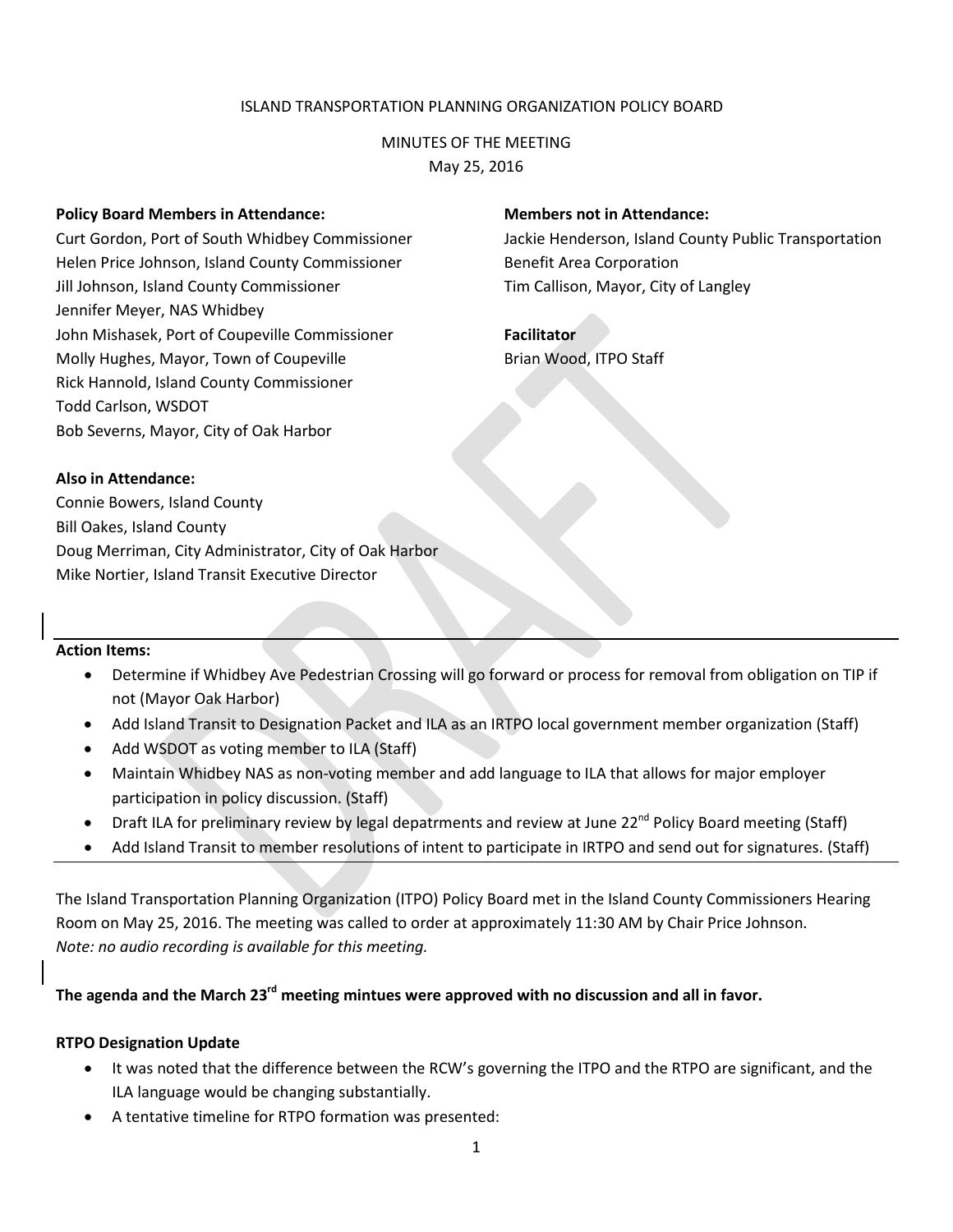- a. Revised member resolution forms go out next week
- b. Draft ILA for review at June 22<sup>nd</sup> Policy Board Meeting
	- i. Revise if directed
	- ii. Send to legal following, revision (if needed)
- c. Collect member resolutions during June and July
- d. Final review of ILA with Policy Board July  $27<sup>th</sup>$ 
	- i. Revise if directed
- e. Submit ILA to WSDOT for verification in August
- f. Earliest expected completion of process is September, 2016
- Review of RCW's 43.52, 36.57, and Title 53, which appears to identify Island Transit and Port Districts as local governments supported the Policy Boards intent to have these agencies listed on the Designation Packet and in the ILA.
- Policy Board direction given to staff to include WSDOT as a voting member in the RTPO.
	- o Todd Carlson indicated that WSDOT would recuse itself from some voting decisions involving commitment of local funding.
- Policy Board direction was given to staff to maintain practice of each commissioner having one vote for Policy Board decisions as opposed to a collective county vote.
- Policy Board direction given to staff to include language in the ILA which would allow participation of other, nonvoting members (major employers). Possible participation would include;
	- o Project-based participation of major employers (given the likelihood of low participation at other times)
	- o Periodic invitations to major employers to learn their perspective on regional transportation.

# **Federal Funding**

- Federal funding process was reviewed and it was noted that the Federal Highway Administration intended for all transportation funds to be spent. WSDOT sets spending targets for the counties to meet this goal. The ITPO is on-schedule to meet the STP and TAP obligations for this year. Updates that have been made to the plan;
	- o The Whidbey Avenue Pedestrian Crossing was moved to 2017, due to inability to move the project forward this year. Mayor Severns noted that Oak Harbor city council discussion would address the project soon.
	- o Oak Harbor's Waterfront Trail repair project was moved up to 2016 so we continue to meet our obligation target.

# **Mukilteo Parking Facility Study Update**

- Meeting was held May 17th on the Mukilteo Parking Study
- Demand study noted 1000 spaces, based on free parking
- Discussion noted drivers seeking to avoid fees by parking in neighborhoods ("hide & ride") as well as homeowners "renting" their spaces. This indicates potential demand for closer, paid parking as well as more distant low-cost parking
- The City of Mukilteo wants to go forward with a pedestrian bridge on the west side of the SR 525 bridge.
- A review of potential parking structure sites (see Mukilteo Parking Garage Locations) reduced probable candidates to the following:
	- o Tulalip Tank Farm has high temporary private potential. City of Mukilteo is concerned about the lot remaining unattractive for 20+ years.